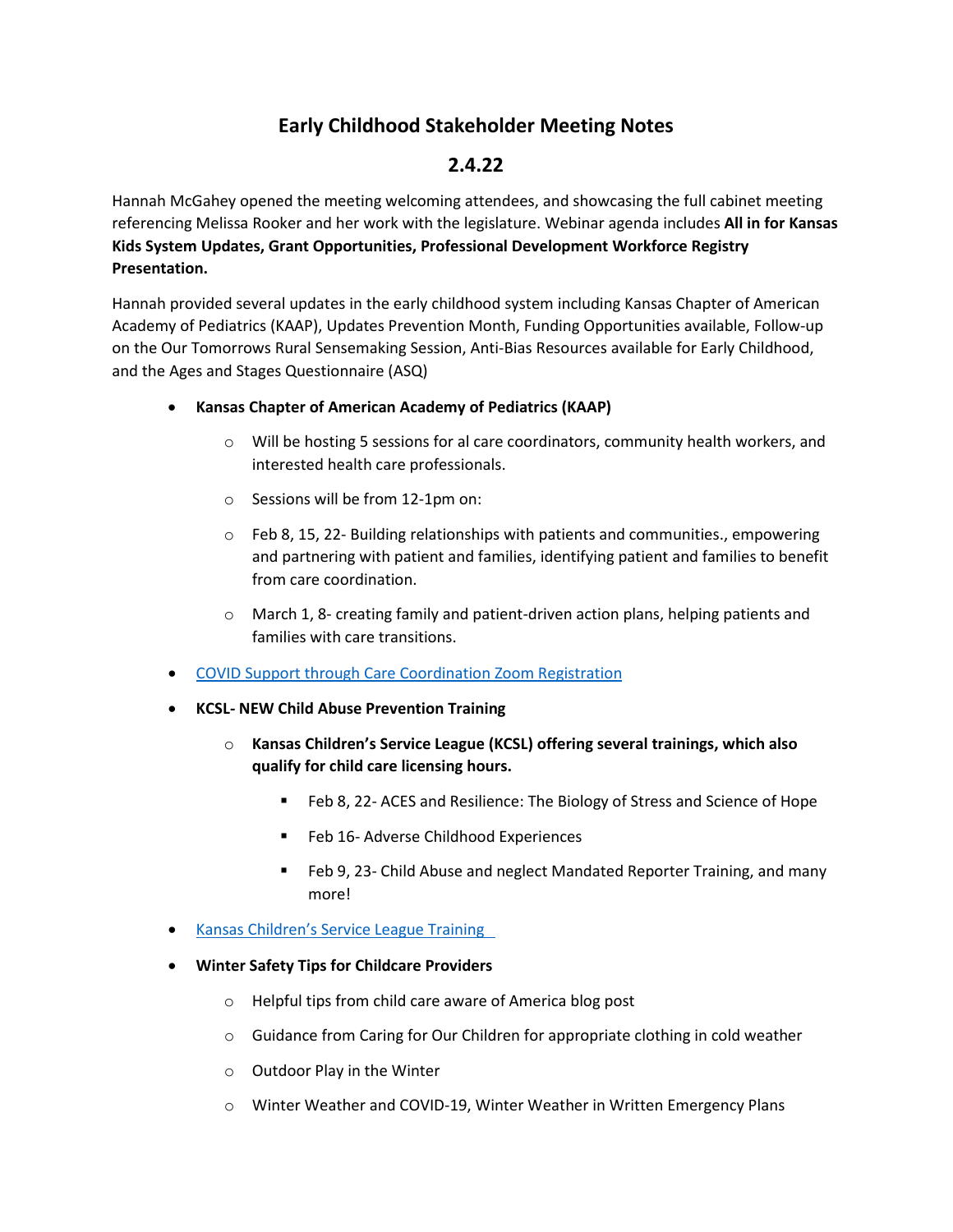- o For more information, please visit the [Child Care Aware of Kansas website.](https://ks.childcareaware.org/impact-grants-available/)
- **ASQ – Ages and Stages Training**
	- o *Feb and March 2022 ASQ Trainings*
	- o ASQ-3: Feb 23, 9am-12pm
	- o ASQ- SE 2: Feb 25, 9am-12pm and March 24, 5pm-8pm
	- o **Access Training Dates and Opportunities on the Kansas Technical Assistance System Network (TASN) website**
	- o Visit[: the TASN website](https://www.ksdetasn.org/search/events?search_term=&q%5Baudience_list_cont_any%5D%5B%5D=&q%5Btopic_list_cont_any%5D%5B%5D=&q%5Bstudent_age_list_cont_any%5D%5B%5D=&q%5Bprovider_id_eq_any%5D%5B%5D=&q%5Bprovider_id_eq_any%5D%5B%5D=31&q%5Bstart_time_or_end_time_date_gt%5D=2022-01-27&q%5Bstart_time_or_end_time_date_lt%5D=&commit=SEARCH)
- **Kansas Racial Equity Collaboration**
	- o Topic: Forward Movement Shifting from Control to Support for Black and Brown families
	- o Panel discussion on Feb 23 from 11:30am-1:30pm
	- o [Kansas Racial Equity Collaborative Webinar Registration](https://us02web.zoom.us/webinar/register/WN_RU7ajIvOQx-C8psRvMy2_Q)

Debbie Deere, from KCCTF, spoke on the highlights from the Early Childhood Governance Summit which was hosted on Jan 21, 2022.

## • **Early Childhood Governance Summit**

- o 9 groups attended with 75 attendees who represented the 9 groups
- o Groups shared information on their purpose, progress to date, and goals for 2022, and how to work together to best accomplish the goals of the All In for Kansas Kids Strategic Plan
- o [Livestream Recording](https://www.youtube.com/watch?v=qcMr6nTMGws) is available on YouTube:
- o Contact Debbie Deere, [ddeere@ksde.org,](mailto:ddeere@ksde.org) for more information
- o Discussed that webinars, Stakeholder Group meetings, and weekly emails will continue to provide updates on panel work. Meetings are the 3<sup>rd</sup> Friday of every month, 9-11:30am. Next meeting Feb 18.

Hannah McGahey provided information on the Kindergarten Readiness Quality Subgrants.

- **Kindergarten Readiness Quality Subgrants- Grant Opportunities!** 
	- o These grants support community efforts to help ensure successful transition of children from early childhood settings into Kindergarten.
	- $\circ$  A smooth transition helps kindergarten staff meet the individual needs of children.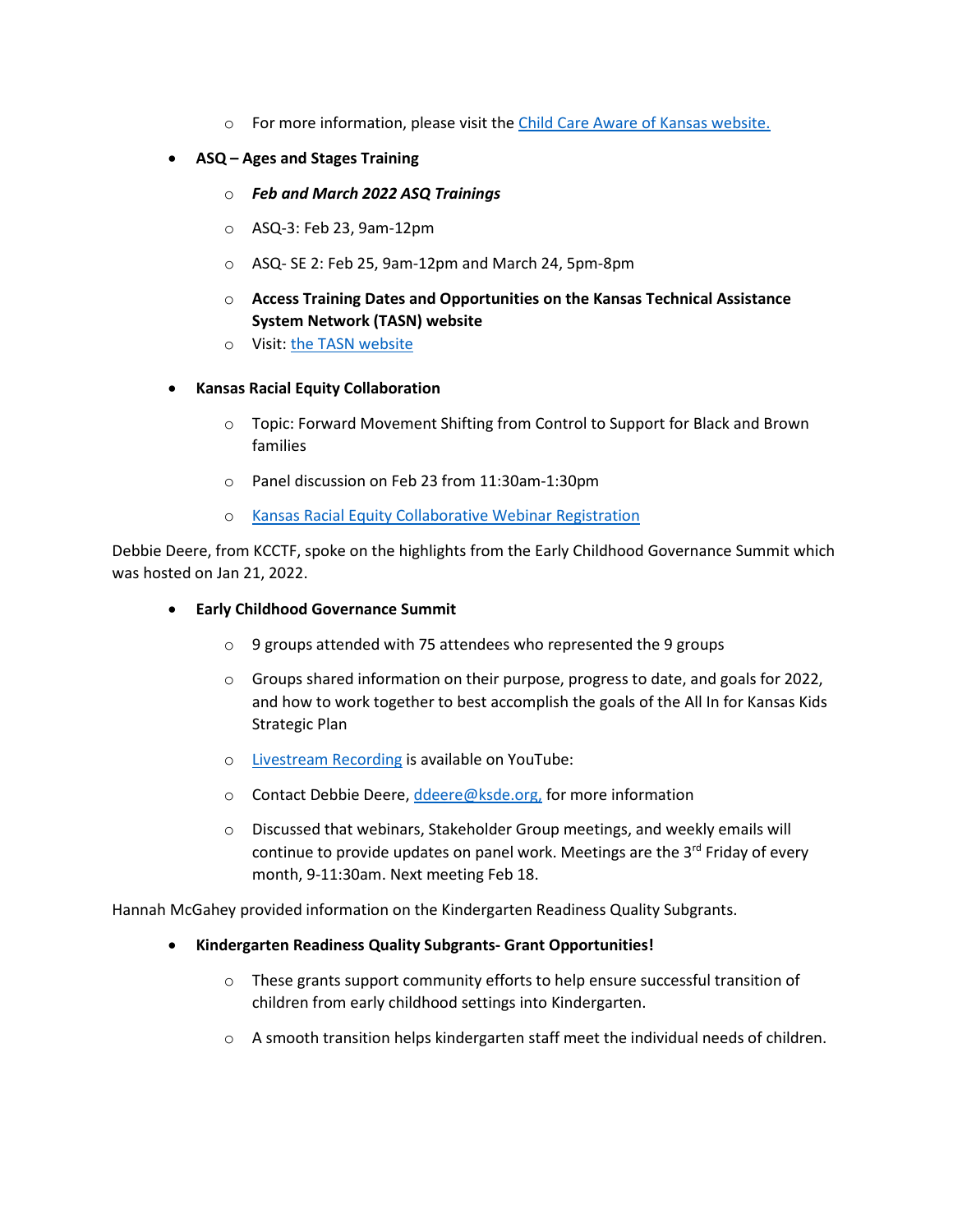- o **Who is eligible to apply?** Head Start Programs, parents and families, childcare centers/home based providers, organizations that support early childhood care and education.
- o **Applications Opens- Feb 11, 2022 – March 18, 2022**
	- 12-month grant period, April 30, 2022- April 29, 2023
	- \$250,000 total available; single award cap of \$25,000
	- Technical assistance/support available Feb 11- March 16
	- Successful applicants will be notified by May!
	- Visit the Kansas Children's Cabinet website for information about the [Kindergarten Readiness 2022 subgrant opportunity.](https://kschildrenscabinet.org/kr-grants/)
	- [Kindergarten Readiness Technical Assistance Request Form](https://app.smartsheet.com/b/form/304b4ba5495f4a408c68936d40e9b1b1)

### • **KPP & EBG Funding Opportunities- Grant Opportunity RECAP**

- o Funding opportunities provided by the Kansas State Department of Education (KSDE) and the Kansas children's Cabinet and Trust Fund (KCCTF)
- o High-Quality education for children birth to kindergarten
- o Services for prenatal and family supports
- o School Year 2022-2023
- o 133 applications requesting a total of \$35,654,509 in funding
- o **ECBG** funding will be considered until April 1, 2022, **KPP** funding will be considered until April 13, 2022
- o Grantee notifications will follow the April Children's Cabinet Board Meeting
- o Kansas Children's Cabinet ECBG webpag[e https://kschildrenscabinet.org/ecbg\\_fy23/](https://kschildrenscabinet.org/ecbg_fy23/)

Hannah continued with the presentation about the Professional Development Workforce Registry Update.

- o **What is a Workforce Registry?** Data systems originally conceived to track the childcare workforce's training, course work, and formal educational achievement
- o Access to information all in one place!
- o All in for Kansas Kids Strategic plan calls for the creation of a workforce registry for early childhood care and education professionals to access, track and guide career advancement